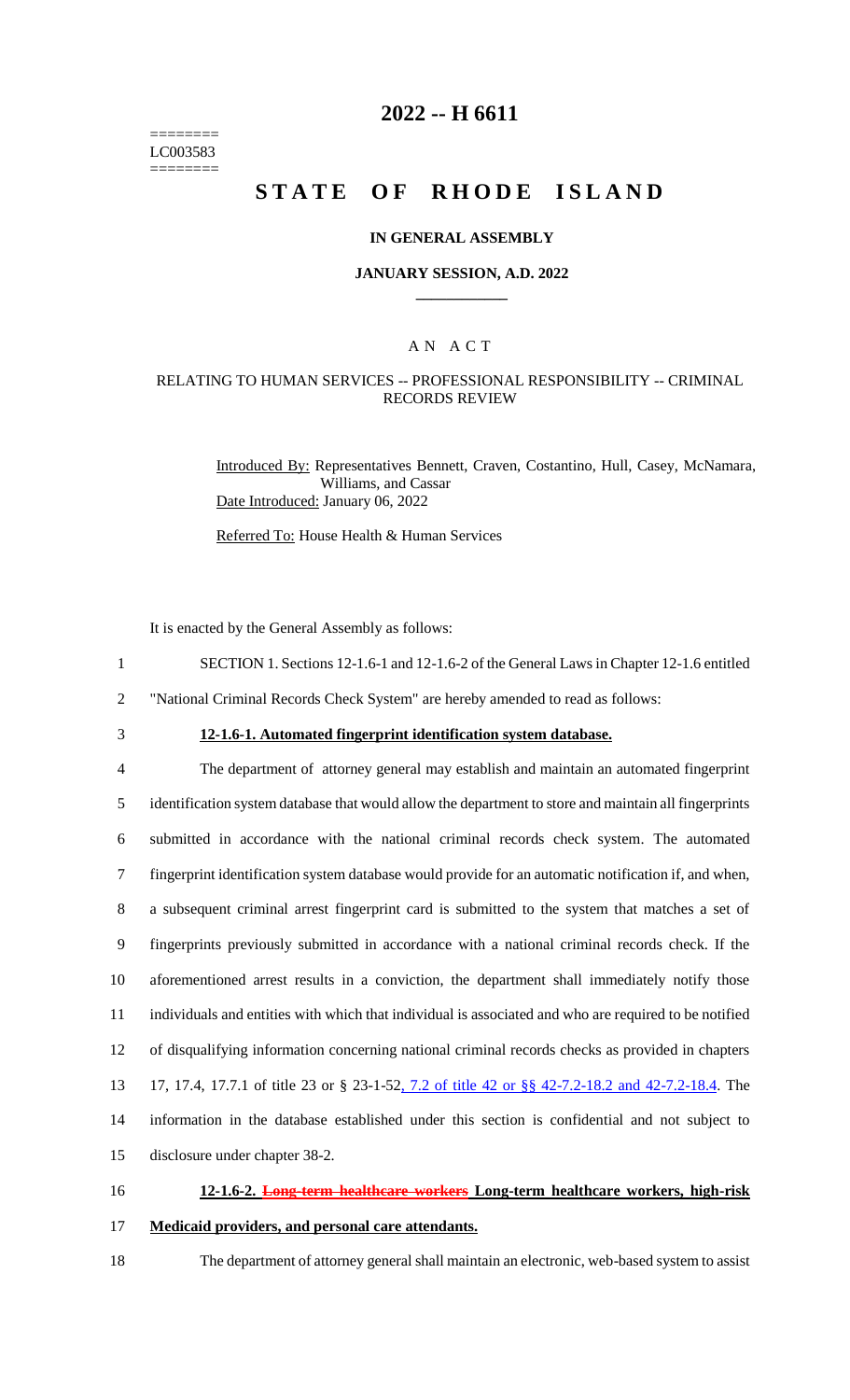| $\mathbf{1}$   | facilities, licensed under chapters 17, 17.4, 17.7.1 of title 23 or § 23-1-52 and the executive office |
|----------------|--------------------------------------------------------------------------------------------------------|
| $\overline{2}$ | of health and human services (EOHHS) under §§ 42-7.2-18.1 and 42-7.2-18.3, required to check           |
| 3              | relevant registries and conduct national criminal records checks of routine contact patient            |
| $\overline{4}$ | employees, personal care attendants and high-risk providers. The department of attorney general        |
| 5              | shall provide for an automated notice, as authorized in $\S$ 12-1.6-1, to those facilities or to EOHHS |
| 6              | if a routine-contact patient employee, personal care attendant or high-risk provider is subsequently   |
| $\tau$         | convicted of a disqualifying offense, as described in the relevant licensing statute or in §§ 42-7.2-  |
| 8              | 18.2 and 42-7.2-18.4. The department of attorney general may charge a facility a one-time, set-up      |
| 9              | fee of up to one hundred dollars (\$100) for access to the electronic web-based system under this      |
| 10             | section.                                                                                               |
| 11             | SECTION 2. Chapter 42-7.2 of the General Laws entitled "Office of Health and Human                     |
| 12             | Services" is hereby amended by adding thereto the following section:                                   |
| 13             | 42-7.2-18.1. Professional responsibility -- Criminal records check for high-risk                       |
| 14             | providers.                                                                                             |
| 15             | (a) As a condition of enrollment and/or continued participation as a Medicaid provider,                |
| 16             | applicants to become and/or remain a provider shall be required to undergo a criminal records check    |
| 17             | including a national criminal records check supported by fingerprints by the level of screening        |
| 18             | based on risk of fraud, waste or abuse as determined by the executive office of health and human       |
| 19             | services (EOHHS) for that category of Medicaid provider.                                               |
| 20             | (b) Establishment of risk categories. EOHHS, in consultation with the department of                    |
| 21             | attorney general, shall establish through regulation, risk categories for Medicaid providers and       |
| 22             | provider categories who pose an increased financial risk of fraud, waste or abuse to the               |
| 23             | Medicaid/CHIP program, in accordance with § 42 C.F.R. §§ 455.434 and 455.450.                          |
| 24             | (c) High risk categories, as determined by EOHHS, may include:                                         |
| 25             | (1) Newly enrolled home health agencies that have not been Medicare certified;                         |
| 26             | (2) Newly enrolled durable medical equipment providers;                                                |
| 27             | (3) New or revalidating providers that have been categorized by EOHHS as high risk;                    |
| 28             | (4) New or revalidating providers with payment suspension histories;                                   |
| 29             | (5) New or revalidating providers with office of inspector general exclusion histories;                |
| 30             | (6) New or revalidating providers with qualified overpayment histories; or                             |
| 31             | (7) New or revalidating providers applying for enrollment post debarment or moratorium                 |
| 32             | (federal or state-based).                                                                              |
| 33             | (d) Upon the state Medicaid agency determination that a provider or an applicant to become             |
| 34             | a provider, or a person with a five percent (5%) or more direct or indirect ownership interest in the  |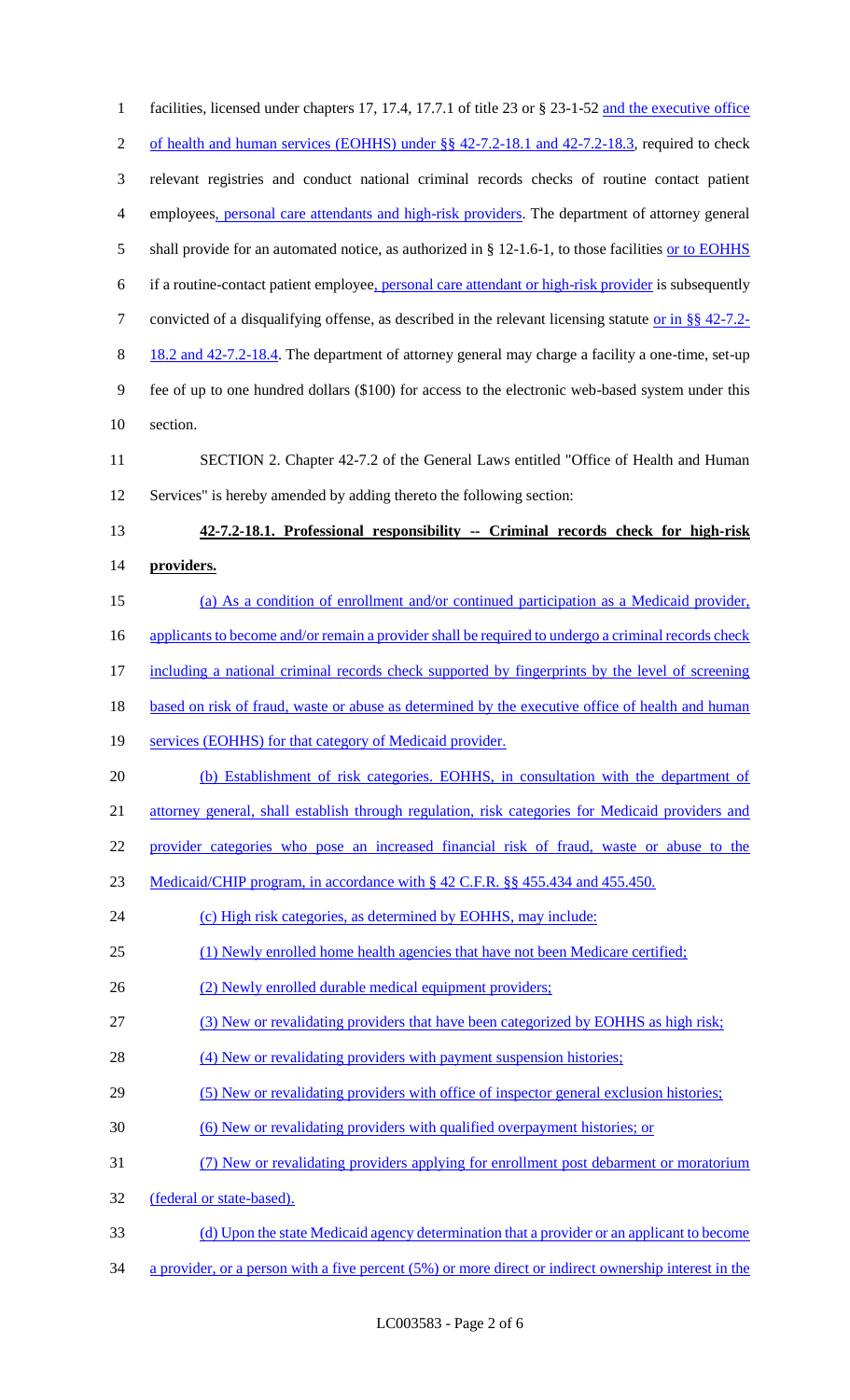- 1 provider, meets EOHH's criteria for criminal records checks as a high risk to the Medicaid program,
- 2 EOHHS shall require that each such provider or applicant to become a provider, undergo a national
- 3 criminal records check supported by fingerprints.
- 4 (e) EOHHS shall require such a high risk Medicaid provider or applicant to become a
- 5 provider, or any person with a five percent (5%) or more direct or indirect ownership interest in the
- 6 provider, to submit to a national criminal records check supported by fingerprints within thirty (30)
- 7 days upon request from the Centers for Medicare and Medicaid or EOHHS.
- 8 (f) The Medicaid providers requiring the national criminal records check shall apply to the
- 9 department of attorney general, bureau of criminal identification (BCI) to be fingerprinted. The
- 10 fingerprints shall be transmitted to the federal bureau of investigation (FBI) for a national criminal
- 11 records check. The results of the national criminal records check shall be made available to the
- 12 applicant undergoing a record check and submitting fingerprints.
- 13 (g) Upon the discovery of any disqualifying information, as defined in § 42-7.2-18.2 and
- 14 as in accordance with the regulations promulgated by EOHHS, the BCI unit of the department of
- 15 attorney general will inform the applicant, in writing, of the nature of the disqualifying information,
- 16 and, without disclosing the nature of the disqualifying information, will notify the EOHHS, in
- 17 writing, that disqualifying information has been discovered.
- 18 (h) In those situations in which no disqualifying information has been found, the BCI unit 19 of the department of attorney general shall inform the applicant and EOHHS, in writing, of this 20 <u>fact.</u>
- 21 (i) The applicant shall be responsible for the cost of conducting the national criminal 22 records check through the BCI unit of the department of attorney general.
- 23 **42-7.2-18.2. Professional responsibility -- Criminal records check disqualifying**

# 24 **information for high-risk providers.**

- 25 (a) Information produced by a national criminal records check pertaining to conviction, for 26 the following crimes will result in notification to EOHHS, disqualifying the applicant from being 27 a Medicaid provider: murder, voluntary manslaughter, involuntary manslaughter, first degree 28 sexual assault, second degree sexual assault, third degree sexual assault, assault on persons sixty 29 (60) years of age or older, assault with intent to commit specified felonies (murder, robbery, rape, 30 burglary, or the abominable and detestable crime against nature), felony assault, patient abuse, 31 neglect or mistreatment of patients, burglary, first degree arson, robbery, felony drug offenses, 32 felony larceny, felony banking law violations, felony obtaining money under false pretenses, felony 33 embezzlement, abuse, neglect and/or exploitation of adults with severe impairments, exploitation
- 34 of elders, or a crime under section 1128a of the Social Security Act (42 U.S.C. 1320a-7(a)). An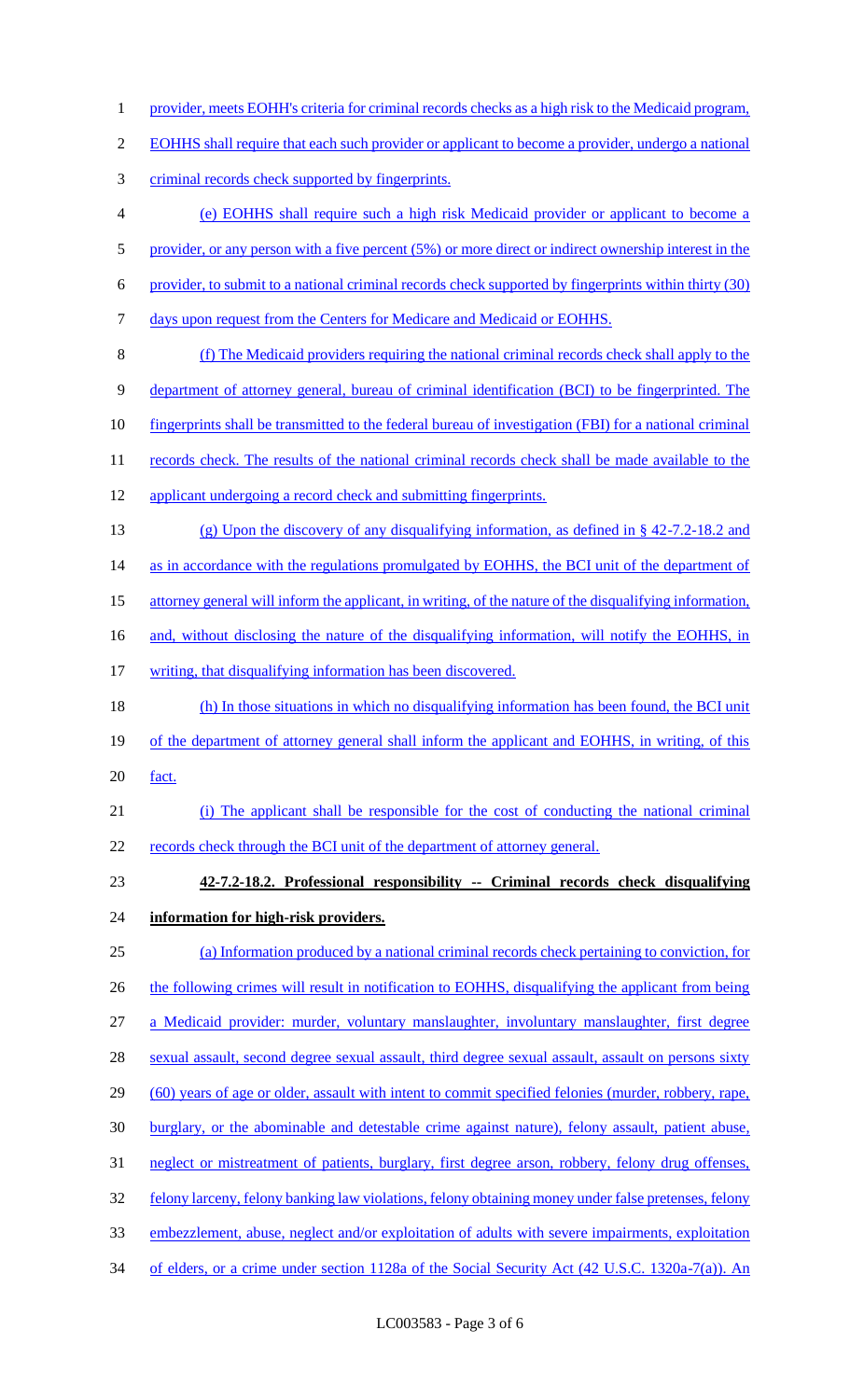1 applicant against whom disqualifying information has been found, for purposes of appeal, may

2 provide a copy of the national criminal records check to EOHHS, who shall make a judgment

3 regarding the approval of or the continued status of that person as a provider.

4 (b) For purposes of this section, "conviction" means, in addition to judgments of conviction 5 entered by a court subsequent to a finding of guilty or a plea of guilty, those instances where the 6 defendant has entered a plea of nolo contendere and has received a sentence of probation and those 7 instances where a defendant has entered into a deferred sentence agreement with the attorney 8 general.

# 9 **42-7.2-18.3. Professional responsibility -- Criminal records check for personal care**  10 **aides.**

11 ((a) Any person seeking employment to provide care to elderly or individuals with 12 disabilities who is, or may be required to be, licensed, registered, trained or certified with the office 13 of Medicaid if that employment involves routine contact with elderly or individuals with disabilities 14 without the presence of other employees, shall undergo a national criminal records check supported 15 by fingerprints. The applicant will report to the department of attorney general, BCI unit to submit 16 their fingerprints. The fingerprints shall be submitted to the FBI by the BCI unit of the department 17 of attorney general. The national criminal records check shall be initiated prior to, or within one 18 week of, employment. 19 (b) The director of the office of Medicaid may, by rule, identify those positions requiring 20 criminal records checks. The identified employee, through EOHHS, shall apply to the BCI unit of

21 the department of attorney general for a national criminal records check. Upon the discovery of any 22 disqualifying information, as defined in § 42-7.2-18.4 and in accordance with the rule promulgated 23 by the director of Medicaid, the BCI unit of the department of attorney general will inform the

24 applicant, in writing, of the nature of the disqualifying information, and, without disclosing the

- 25 nature of the disqualifying information, will notify EOHHS in writing, that disqualifying
- 26 information has been discovered.
- 27 (c) An applicant against whom disqualifying information has been found, for purposes of

28 appeal, may provide a copy of the national criminal history check to EOHHS who shall make a

- 29 judgment regarding the approval of the applicant.
- 30 (d) In those situations, in which no disqualifying information has been found, the BCI unit
- 31 of the department of attorney general shall inform the applicant and EOHHS, in writing, of this 32 fact.
- 33 (e) EOHHS shall maintain on file evidence that criminal records checks have been initiated 34 on all applicants subsequent to July 1, 2022.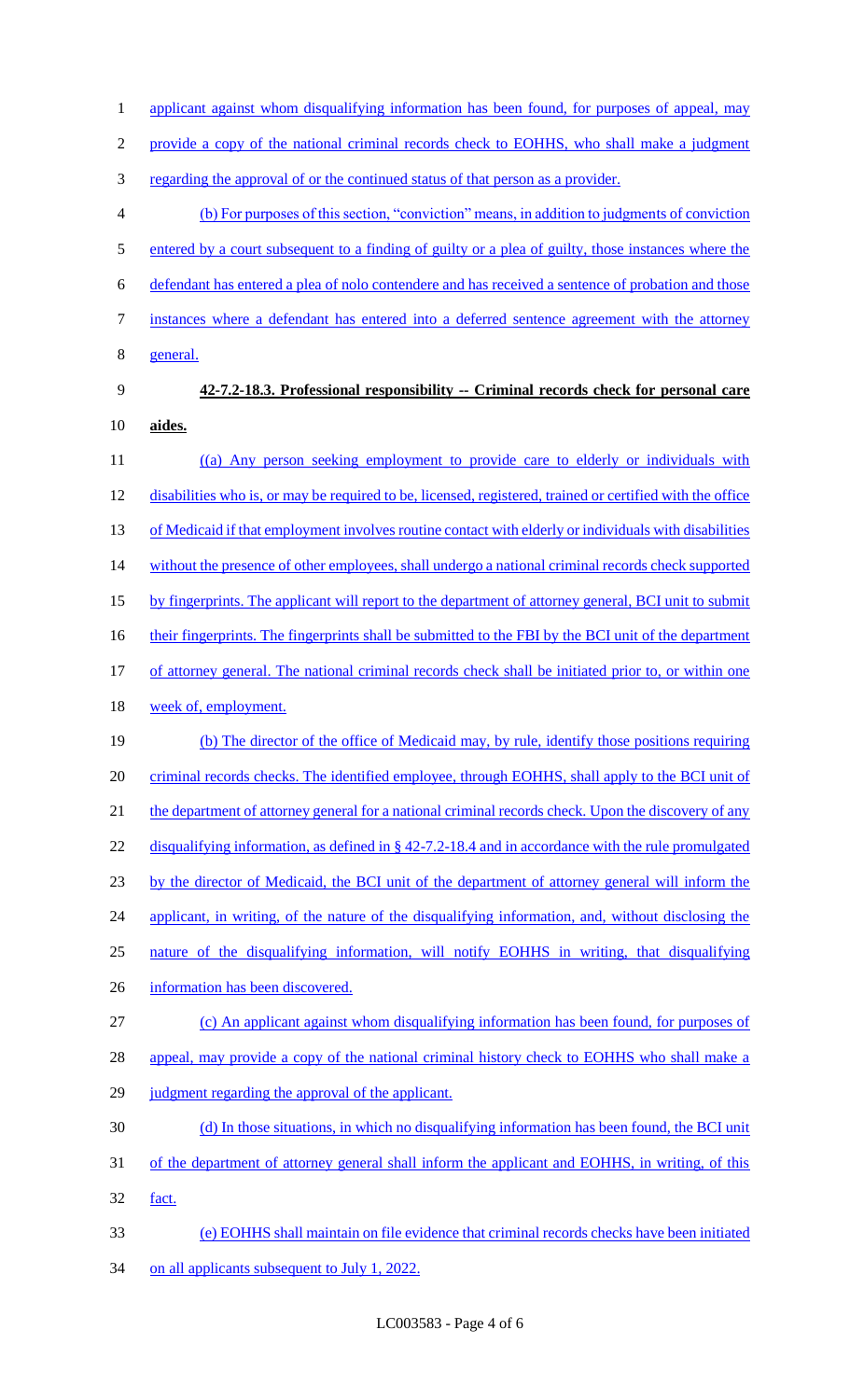(f) The applicant shall be responsible for the cost of conducting the national criminal records check through the BCI unit of the department of attorney general. **42-7.2-18.4. Professional responsibility -- Criminal records check disqualifying information for personal care aides.** (a) Information produced by a national criminal records check pertaining to conviction for the following crimes will result in a letter to the applicant and the executive office of health and human services (EOHHS), disqualifying the applicant: murder, voluntary manslaughter, involuntary manslaughter, first degree sexual assault, second degree sexual assault, third degree sexual assault, assault on persons sixty (60) years of age or older, assault with intent to commit specified felonies (murder, robbery, rape, burglary, or the abominable and detestable crime against 11 nature), felony assault, patient abuse, neglect or mistreatment of patients, burglary, first degree arson, robbery, felony drug offenses, felony larceny, or felony banking law violations, felony 13 obtaining money under false pretenses, felony embezzlement, abuse, neglect and/or exploitation of 14 adults with severe impairments, exploitation of elders, or a crime under section 1128a of the Social 15 Security Act (42 U.S.C. 1320a-7(a)). (b) For purposes of this section, "conviction" means, in addition to judgments of conviction entered by a court subsequent to a finding of guilty or a plea of guilty, those instances where the 18 defendant has entered a plea of nolo contendere and has received a sentence of probation and those instances where a defendant has entered into a deferred sentence agreement with the attorney general. SECTION 3. This act shall take effect upon passage.

======== LC003583 ========